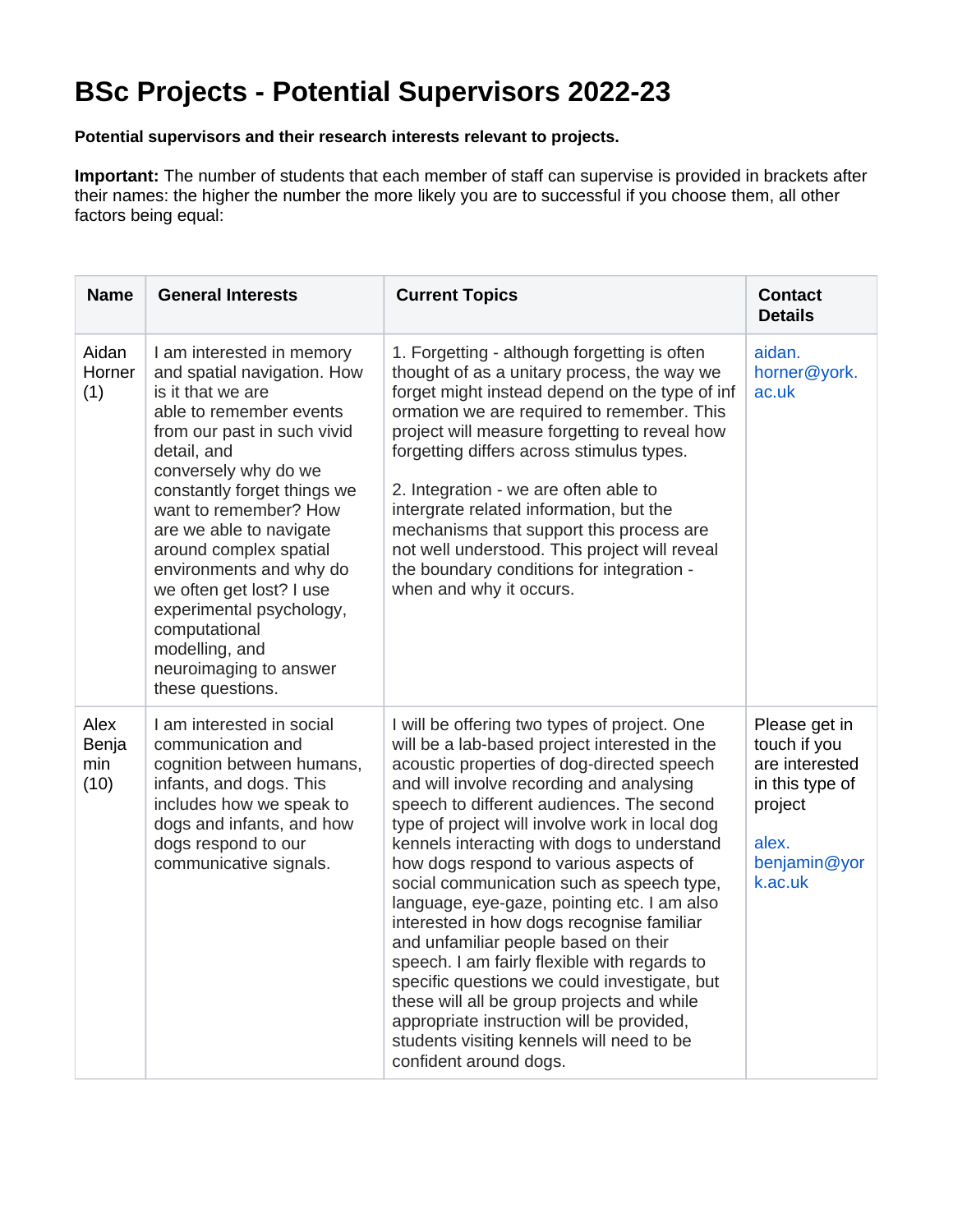| Alex<br>Pike<br>(8) | I am interested in mental<br>health, particularly eating<br>disorders, anxiety disorders,<br>and catastrophizing. I'm<br>particularly interested in<br>understanding how these<br>may relate to other cognitive<br>processes such as learning<br>and decision-making, and<br>other clinical psychology<br>constructs such as control-<br>seeking and intolerance of<br>uncertainty. | I'm keen to supervise projects that combine<br>any or all of the interests listed above, and<br>also happy to hear about any ideas you have<br>of your own. Topics I'm currently very<br>curious about include the relationship<br>between control-seeking and intolerance of<br>uncertainty, and the relationships between<br>intolerance of uncertainty (measured using<br>computer tasks) and eating disorder<br>symptoms. | I'm not<br>officially<br>starting at<br>York until the<br>16th of May,<br>and am away<br>from the 27th<br>of April to the<br>9th of May. I<br>will hold two<br>zoom drop-in<br>sessions, or<br>you're<br>welcome to<br>contact me by<br>email (alex.<br>pike@york.ac.<br>uk), but you<br>might have to<br>be a little<br>patient whilst<br>waiting for me<br>to reply. |
|---------------------|-------------------------------------------------------------------------------------------------------------------------------------------------------------------------------------------------------------------------------------------------------------------------------------------------------------------------------------------------------------------------------------|-------------------------------------------------------------------------------------------------------------------------------------------------------------------------------------------------------------------------------------------------------------------------------------------------------------------------------------------------------------------------------------------------------------------------------|------------------------------------------------------------------------------------------------------------------------------------------------------------------------------------------------------------------------------------------------------------------------------------------------------------------------------------------------------------------------|
|                     |                                                                                                                                                                                                                                                                                                                                                                                     |                                                                                                                                                                                                                                                                                                                                                                                                                               | Zoom drop-in<br>sessions -                                                                                                                                                                                                                                                                                                                                             |
|                     |                                                                                                                                                                                                                                                                                                                                                                                     |                                                                                                                                                                                                                                                                                                                                                                                                                               | Thursday 21st<br>of April 12:00-<br>14:00                                                                                                                                                                                                                                                                                                                              |
|                     |                                                                                                                                                                                                                                                                                                                                                                                     |                                                                                                                                                                                                                                                                                                                                                                                                                               | https://york-ac-<br>uk.zoom.us/j<br>/94386934025<br>$\overline{?}$                                                                                                                                                                                                                                                                                                     |
|                     |                                                                                                                                                                                                                                                                                                                                                                                     |                                                                                                                                                                                                                                                                                                                                                                                                                               | pwd=YUxmYU<br><b>VIUFFIMHd6M</b><br>2JBaS85aHQ4<br>QT09                                                                                                                                                                                                                                                                                                                |
|                     |                                                                                                                                                                                                                                                                                                                                                                                     |                                                                                                                                                                                                                                                                                                                                                                                                                               | Monday 25th<br>of April 10:00-<br>12:00                                                                                                                                                                                                                                                                                                                                |
|                     |                                                                                                                                                                                                                                                                                                                                                                                     |                                                                                                                                                                                                                                                                                                                                                                                                                               | https://york-ac-<br>uk.zoom.us/j<br>/91072850766<br>?<br>pwd=cWcyMjF<br>5VkwxYVA3U<br>CtBb2I4ZXhD<br><b>Zz09</b>                                                                                                                                                                                                                                                       |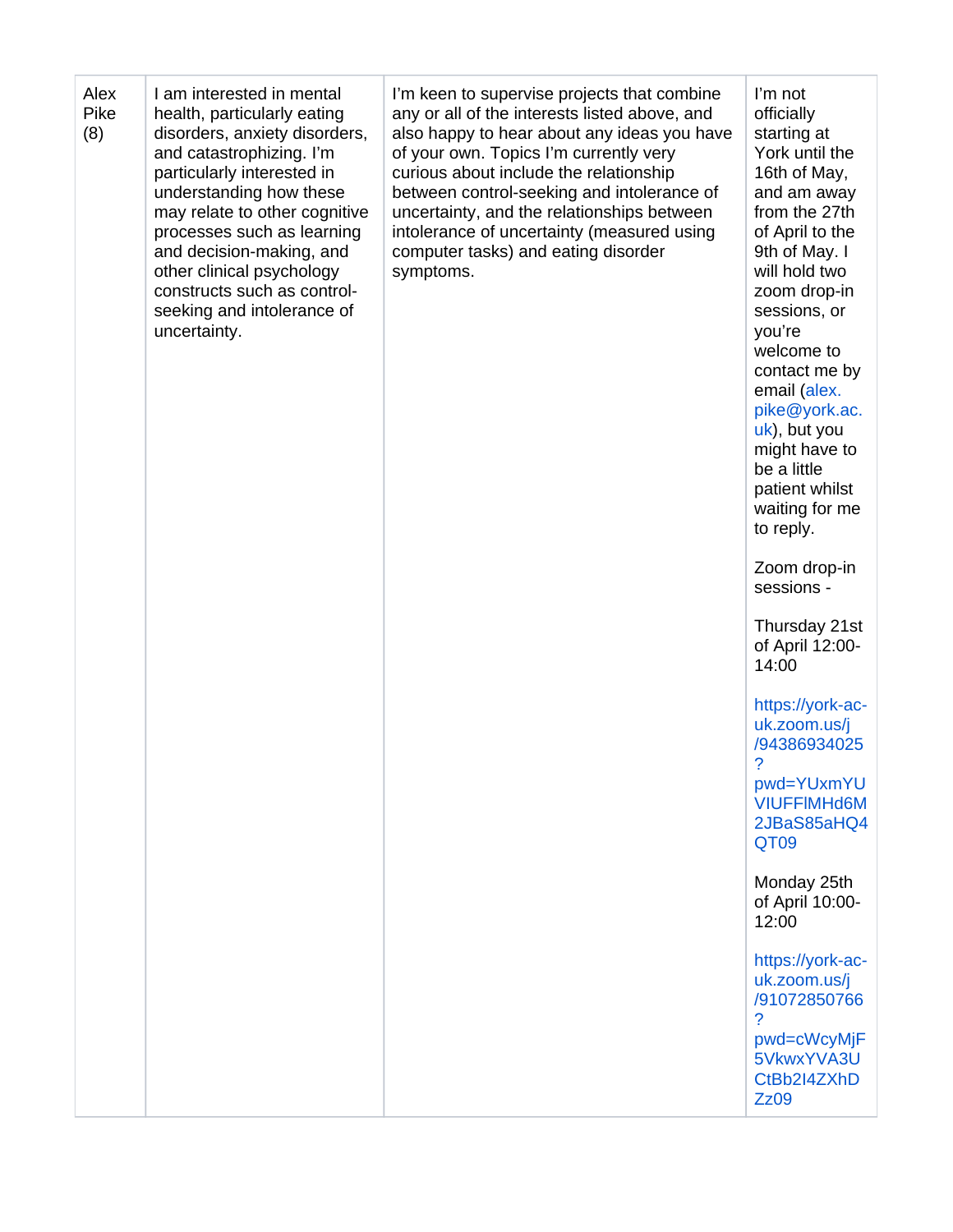| Alex<br>Reid<br>(9) | I am interested in various<br>forms of memory<br>consolidation that result<br>from sleep. This includes<br>lexical integration, memory<br>transformation, false<br>memory creation and<br>emotional memory<br>consolidation.<br>More recently I have<br>become interested in<br>developing educational<br>interventions that reduce the<br>impact and influence of 'fake<br>news'. | I am happy to supervise behavioural<br>experiments that disentangle the influences<br>of sleep and time on memory consolidation.<br>This could broadly relate to a number of<br>areas within this remit, such as emotional or<br>lexical memory consolidation, or a related<br>project of your own devising (the literature is<br>vast and varied!). Unlike other sleep<br>researchers in this list our experiments<br>would likely take place over one or two days<br>outside the sleep lab (i.e. will be home-<br>based rather than lab-based), and would not<br>involve EEG.<br>I am also interested in developing<br>educational interventions to help people<br>distinguish from 'real' and 'fake' news. This<br>is a new and prescient interest I would like to<br>explore further with a student. | alex.<br>reid@york.ac.<br>uk |
|---------------------|------------------------------------------------------------------------------------------------------------------------------------------------------------------------------------------------------------------------------------------------------------------------------------------------------------------------------------------------------------------------------------|----------------------------------------------------------------------------------------------------------------------------------------------------------------------------------------------------------------------------------------------------------------------------------------------------------------------------------------------------------------------------------------------------------------------------------------------------------------------------------------------------------------------------------------------------------------------------------------------------------------------------------------------------------------------------------------------------------------------------------------------------------------------------------------------------------|------------------------------|
| Alex<br>Wade<br>(3) |                                                                                                                                                                                                                                                                                                                                                                                    |                                                                                                                                                                                                                                                                                                                                                                                                                                                                                                                                                                                                                                                                                                                                                                                                          |                              |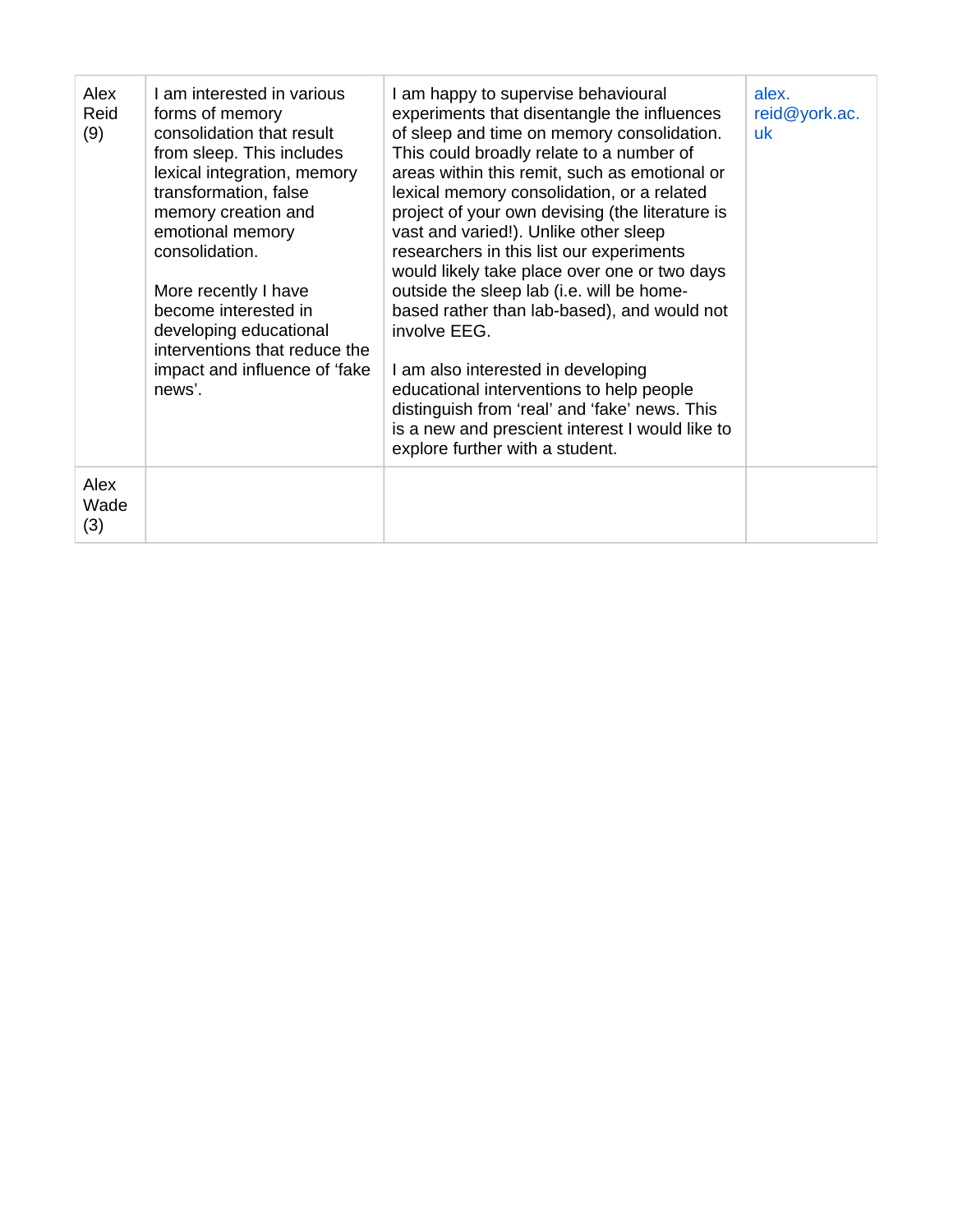| Amand<br>а<br>Hickey<br>(9) | My main interests are in<br>typical and atypical<br>language processing in<br>written and verbal<br>language. I am also<br>interested in the psychology<br>of education, particularly in<br>relation to reading and its<br>educational impact. | I am happy to supervise projects in two<br>areas:<br>1) Exploring factors that influence how we<br>learn and generalise grammatical patterns in<br>language. I am open to discussing exactly<br>what factors are explored, but potential<br>areas are:<br>a) Does language background<br>/experience affect how grammatical patterns<br>are learnt and generalised? For example, if<br>a person is monolingual or<br>bilingual, language proficiency, reading<br>experience etc.<br>b) Does changing how grammatical<br>patterns are presented affect how<br>grammatical patterns are learnt and<br>generalised? For example, changing how we<br>train<br>participants, how often they are trained<br>and when.<br>c) Do different grammatical patterns<br>affect generalisation performance?<br>2) Exploring factors that relate to attitudes to<br>reading and/or how this relates to education<br>in healthy adults. Again, I am open to<br>projects that are broadly in this area but<br>potential factors to explore are: language<br>ability, language background, reading<br>exposure, mentalising ability and attitudes to<br>studying. | amanda.<br>hickey@york.<br>ac.uk |
|-----------------------------|------------------------------------------------------------------------------------------------------------------------------------------------------------------------------------------------------------------------------------------------|-------------------------------------------------------------------------------------------------------------------------------------------------------------------------------------------------------------------------------------------------------------------------------------------------------------------------------------------------------------------------------------------------------------------------------------------------------------------------------------------------------------------------------------------------------------------------------------------------------------------------------------------------------------------------------------------------------------------------------------------------------------------------------------------------------------------------------------------------------------------------------------------------------------------------------------------------------------------------------------------------------------------------------------------------------------------------------------------------------------------------------------------------|----------------------------------|
|-----------------------------|------------------------------------------------------------------------------------------------------------------------------------------------------------------------------------------------------------------------------------------------|-------------------------------------------------------------------------------------------------------------------------------------------------------------------------------------------------------------------------------------------------------------------------------------------------------------------------------------------------------------------------------------------------------------------------------------------------------------------------------------------------------------------------------------------------------------------------------------------------------------------------------------------------------------------------------------------------------------------------------------------------------------------------------------------------------------------------------------------------------------------------------------------------------------------------------------------------------------------------------------------------------------------------------------------------------------------------------------------------------------------------------------------------|----------------------------------|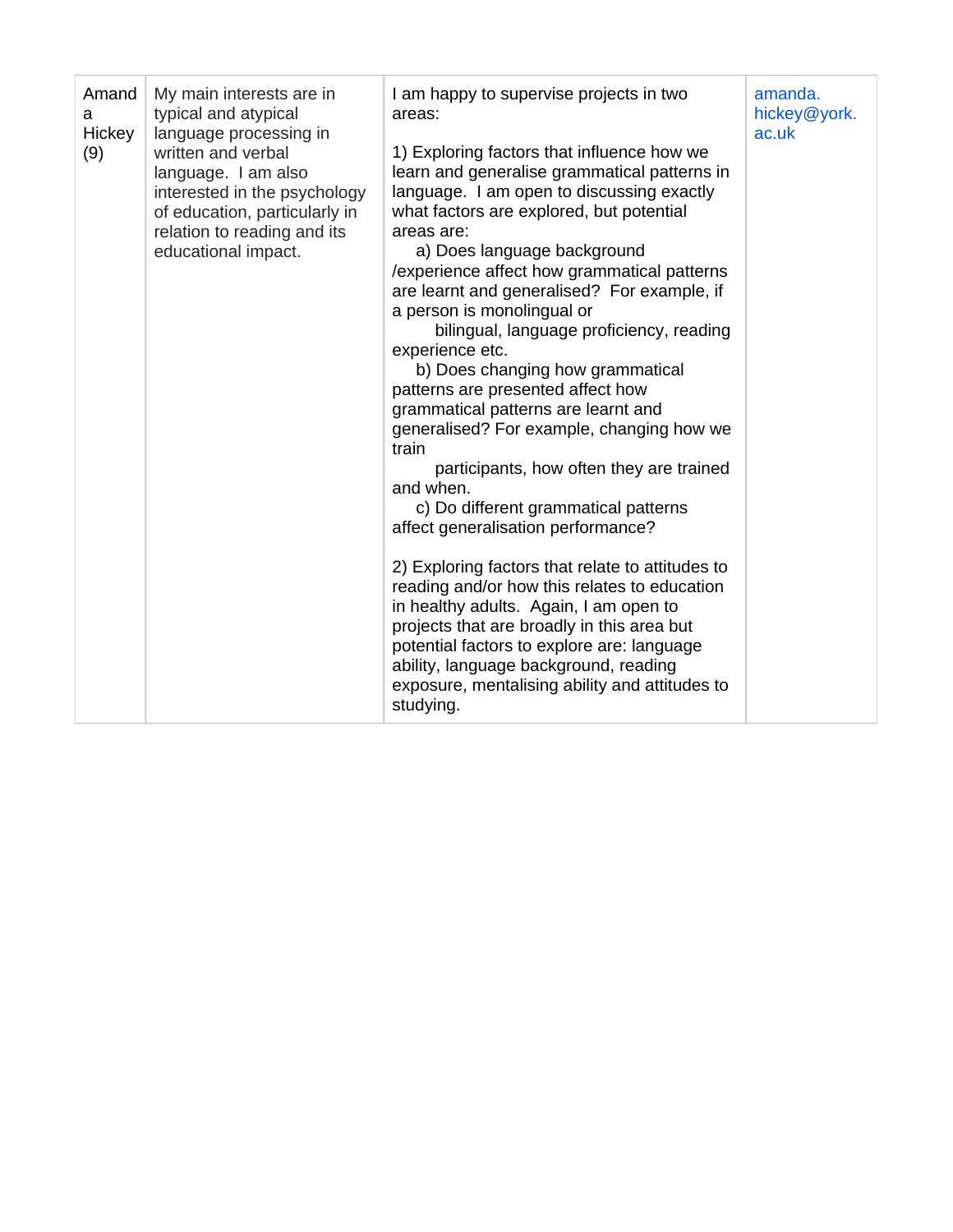| Angela<br>De<br><b>Bruin</b><br>(8) | My main research interests<br>are: bilingualism, language<br>switching, language<br>production, executive<br>control, cognitive ageing. | I am interested in supervising projects on<br>topics related to bilingualism (for example,<br>how do bilinguals switch languages and<br>choose which language to use?) or cognitive<br>ageing (for example, how do older and<br>younger adults differ in the way they use<br>language?).                                                                                                                                                            | angela.<br>debruin@york.<br>ac.uk |
|-------------------------------------|-----------------------------------------------------------------------------------------------------------------------------------------|-----------------------------------------------------------------------------------------------------------------------------------------------------------------------------------------------------------------------------------------------------------------------------------------------------------------------------------------------------------------------------------------------------------------------------------------------------|-----------------------------------|
|                                     |                                                                                                                                         | Some examples of possible questions are:<br>1) How do accents influence language<br>processing? This project would investigate<br>how pronunciation influences word<br>processing and language switching in<br>bilinguals. Specifically, it would compare<br>how bilinguals process words in their non-<br>native language (English) that are<br>pronounced either with a British accent or<br>with the accent of the bilinguals' mother<br>tongue. |                                   |
|                                     |                                                                                                                                         | 2) How does the person you are<br>communicating with influence your language<br>production? This project would examine<br>word production and language switching in<br>bilinguals. It would investigate how a<br>bilingual conversation partner influences the<br>way bilinguals use and control their two<br>languages (for example, how easily they<br>switch languages or which language they<br>use).                                           |                                   |
|                                     |                                                                                                                                         | 3) How does (monolingual) language<br>production or comprehension change with<br>age? This project would examine how<br>language production or comprehension<br>differs between younger and older adults. It<br>could study, for example, how individual<br>differences in daily-life social interactions<br>could interact with language production<br>/comprehension in younger and older adults.                                                 |                                   |
|                                     |                                                                                                                                         | These behavioural studies can be run online<br>or in the lab and can be completed<br>individually or in groups. I would also be very<br>happy to discuss project ideas from students.                                                                                                                                                                                                                                                               |                                   |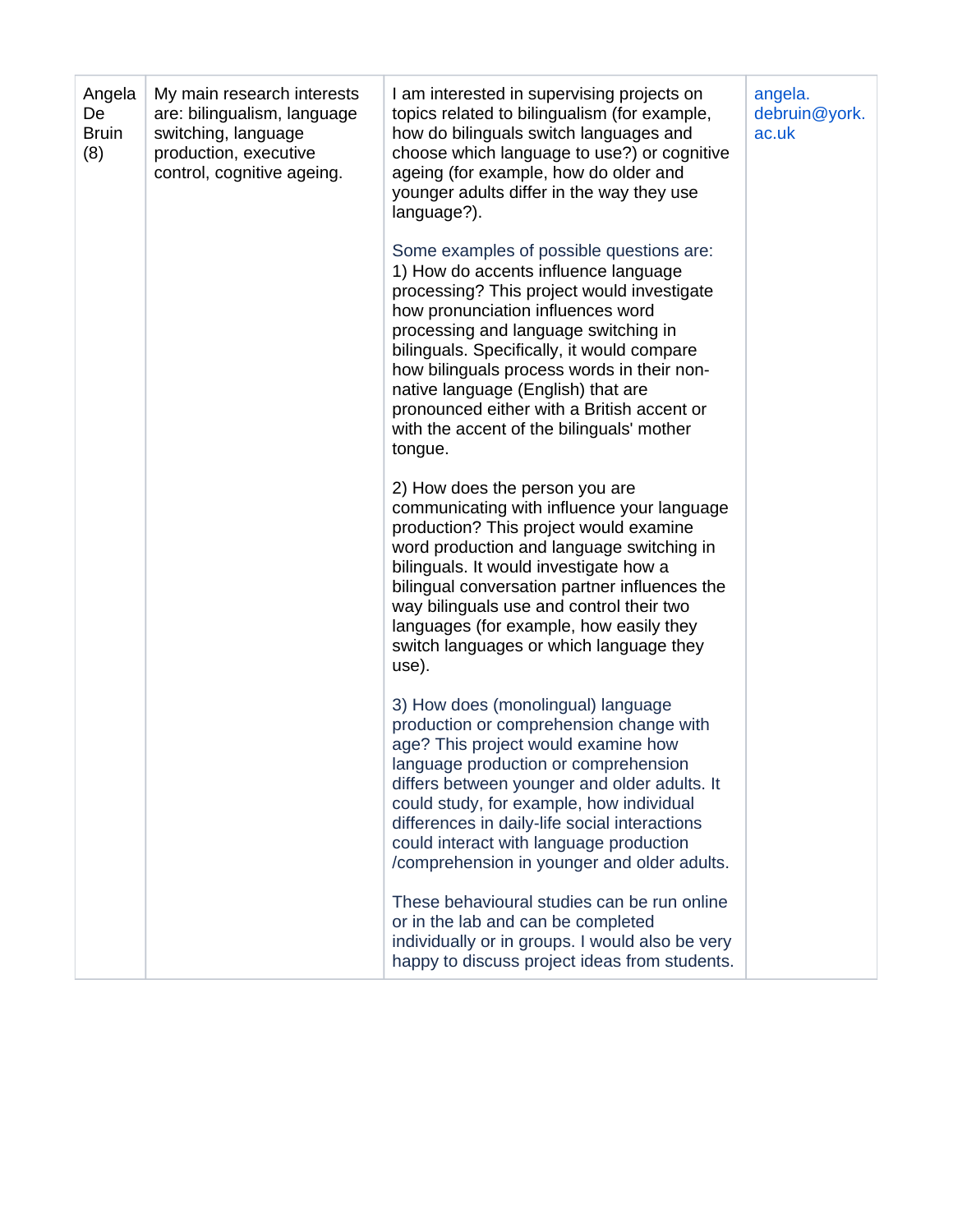| <b>Bailey</b><br>House<br>(8) | I study the origins of human<br>social behavior, with a focus<br>on how prosocial behavior is<br>shaped by our psychology<br>for acquiring culture and<br>following social norms.                                                                                                                                                                                                                                                                                                                                                                                                                 | I am interested in supervising projects<br>(particularly group projects) that explore how<br>social norms, culture and psychology<br>interact. Some examples of possible<br>questions:<br>- Do social norms influence people's<br>prosocial behaviour (i.e. generosity in<br>charitable donations)?<br>- Do cultural beliefs (e.g. individualism<br>/collectivism) influence how willing people<br>are to conform in classic psychological<br>measures (e.g. Asch's measure of<br>conformity)?<br>- Does individualism/collectivism influence<br>how willing people are to conform to social<br>norms (e.g. for pro-environmental behaviour,<br>for charitable donations)? | bailey.<br>house@york.<br>ac.uk   |
|-------------------------------|---------------------------------------------------------------------------------------------------------------------------------------------------------------------------------------------------------------------------------------------------------------------------------------------------------------------------------------------------------------------------------------------------------------------------------------------------------------------------------------------------------------------------------------------------------------------------------------------------|----------------------------------------------------------------------------------------------------------------------------------------------------------------------------------------------------------------------------------------------------------------------------------------------------------------------------------------------------------------------------------------------------------------------------------------------------------------------------------------------------------------------------------------------------------------------------------------------------------------------------------------------------------------------------|-----------------------------------|
| Cade<br><b>McCall</b><br>(8)  | I am interested in emotion,<br>social interaction, and<br>human interactions with<br>technology.                                                                                                                                                                                                                                                                                                                                                                                                                                                                                                  | I am interested in supervising topics that use<br>technology (e.g., video games, virtual reality)<br>to study emotion and/or social interaction.                                                                                                                                                                                                                                                                                                                                                                                                                                                                                                                           | cade.<br>mccall@york.<br>ac.uk    |
| Clara<br>Humps<br>ton $(8)$   | I am interested in nonclinical<br>psychotic-like experiences<br>in individuals who are<br>otherwise healthy and do<br>not have formal psychiatric<br>diagnoses, including<br>schizotypy, dissociation,<br>paranoid thinking and<br>hallucinatory phenomena in<br>nonclinical populations. I am<br>also interested in how<br>individuals maintain<br>coherence in their sense of<br>self and its disturbances.<br>How might they be related<br>to for example daily<br>functioning, sense of<br>psychological wellbeing and<br>resilience, and how might<br>they differ from clinical<br>symptoms? | 1. The relationship between<br>depersonalisation, derealisation and<br>intrusive thoughts in individuals prone to<br>hallucination-like experiences<br>2. The impact of psychotic-like self-<br>disturbances on paranoid thinking in<br>nonclinical individuals<br>3. The extent to which psychological<br>resilience may protect nonclinical individuals<br>against psychotic-like experiences<br>Please note that I am more than happy to<br>take a flexible approach and accommodate<br>students' own interests. Please email me<br>directly if you wish to discuss further.                                                                                            | clara.<br>humpston@yo<br>rk.ac.uk |
| Daniel<br><b>Baker</b><br>(5) | I am interested in sensory<br>perception, including how<br>perception is different in<br>clinical conditions such as<br>autism.                                                                                                                                                                                                                                                                                                                                                                                                                                                                   | This year I am particularly interested in<br>running a study comparing self-report ratings<br>of sensory abilities to ground truth objective<br>measures. This study would work well as a<br>group project, and has direct relevance to<br>the sensory experiences often reported by<br>individuals with autism.                                                                                                                                                                                                                                                                                                                                                           | daniel.<br>baker@york.<br>ac.uk   |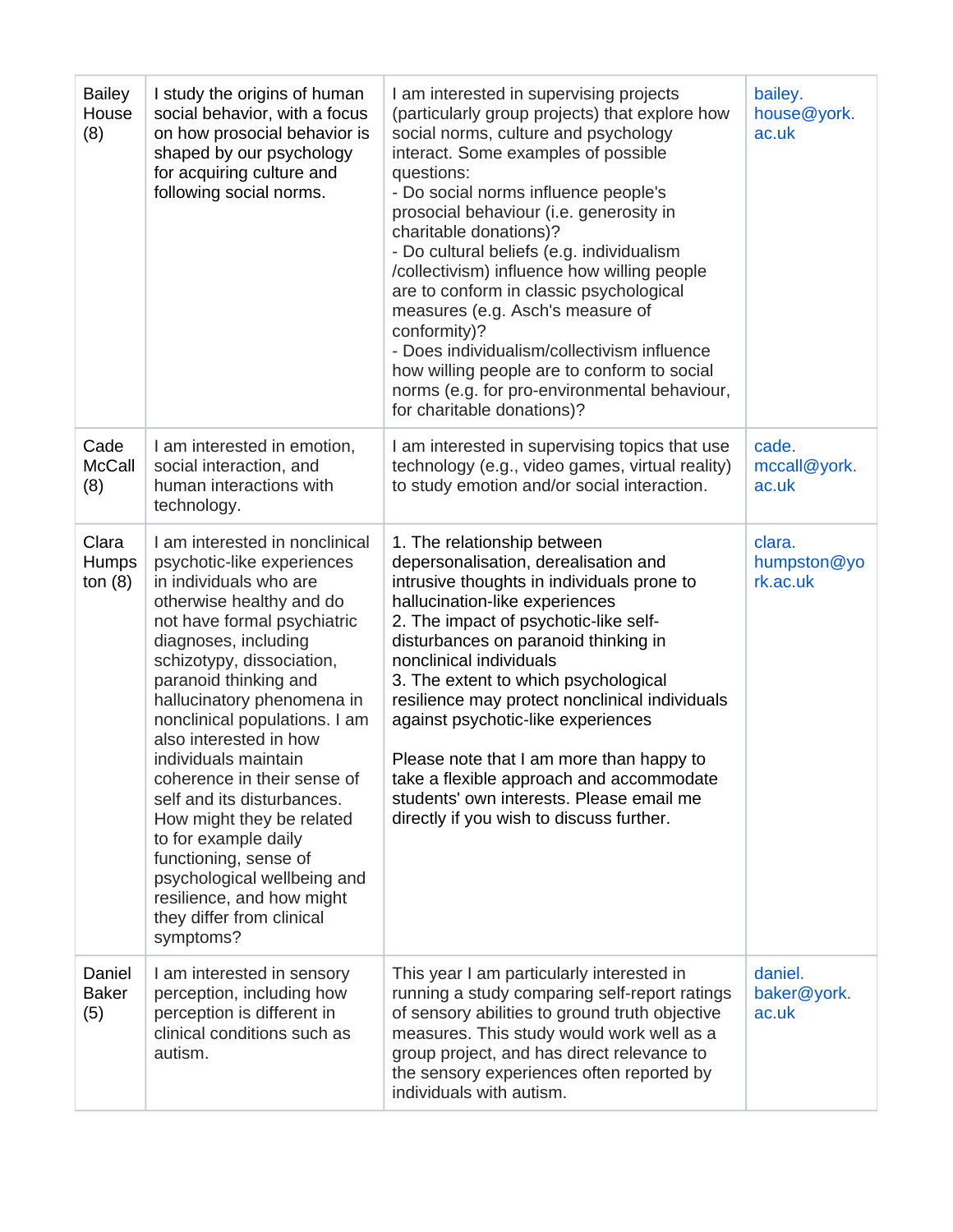| David<br>Pitcher<br>(4) | I am interested in visual face<br>and object recognition.                                                                                                                                                                                                                                                                                                                                                             | I am currently interested in facial recognition<br>of identity and facial expressions. My project<br>will involve behavioural experiments of<br>identify, expressions and trustworthiness.                                                                                                                                                                                                                                                                                                                                                                                                                                                                                                                                                                                                                                                                                             | david.<br>pitcher@york.<br>ac.uk                                                                  |
|-------------------------|-----------------------------------------------------------------------------------------------------------------------------------------------------------------------------------------------------------------------------------------------------------------------------------------------------------------------------------------------------------------------------------------------------------------------|----------------------------------------------------------------------------------------------------------------------------------------------------------------------------------------------------------------------------------------------------------------------------------------------------------------------------------------------------------------------------------------------------------------------------------------------------------------------------------------------------------------------------------------------------------------------------------------------------------------------------------------------------------------------------------------------------------------------------------------------------------------------------------------------------------------------------------------------------------------------------------------|---------------------------------------------------------------------------------------------------|
| Emma<br>James<br>(8)    | The ultimate goal of my<br>research is to help children<br>learn. I am interested in<br>questions such as: How<br>does learning and memory<br>change across<br>development? How do these<br>processes support language<br>acquisition, and in turn<br>contribute to the literacy<br>skills that enable us to<br>succeed in education? What<br>are the consequences of<br>learning difficulties on later<br>wellbeing? | I would be happy to consider projects within<br>these topic areas. This year, I am particularly<br>keen to supervise projects that address the<br>following questions:<br>Does sleep support vocabulary<br>acquisition from reading? This project<br>would test a psychological theory of word<br>learning in a naturalistic learning context.<br>We could ask these questions of school-<br>aged children or adults.<br>How does memory formation change<br>$\bullet$<br>across adolescence? This project would<br>test whether an adult memory paradigm<br>is sensitive to changes in memory<br>development that occur between<br>childhood and adulthood.<br>These projects would suit students looking to<br>develop research skills in developmental and<br>/or cognitive psychology, as well as those<br>interested in the educational application of<br>psychological research. | emma.<br>james@psy.<br>ox.ac.uk (I will<br>be joining<br>York in the<br>next<br>academic<br>year) |
| Fiona<br>McNab<br>(2)   | I am interested in what limits<br>working memory as well as<br>how and why it changes<br>during development and<br>healthy aging. I'm also<br>interested in how we ignore<br>different types of distraction,<br>and how this contributes to<br>our working memory.                                                                                                                                                    | We have been using smartphone games to<br>collect data remotely from a large number of<br>participants of different ages. The games<br>(York Memory Games, YORMEGA:<br>https://www.york.ac.uk/psychology/staff<br>/academicstaff/fm841/yormega/)<br>are designed to address several hypotheses<br>relating to working memory and distraction.<br>Project students will be able to use these<br>data and also collect more data (remotely)<br>using the games if they wish.                                                                                                                                                                                                                                                                                                                                                                                                             | fiona.<br>mcnab@york.<br>ac.uk                                                                    |
| Gareth<br>Gaskel<br>(8) | Adult psycholinguistics,<br>speech perception, word<br>recognition, the mental<br>lexicon, sleep and memory<br>consolidation.                                                                                                                                                                                                                                                                                         | Although I'm happy to supervise projects in<br>all the areas listed, this year I would be<br>particularly keen to conduct group projects<br>looking at:<br>1) The effects of sleep on memory<br>performance.<br>2) Eyewitness memory.<br>3) How new words are stored in the mind.                                                                                                                                                                                                                                                                                                                                                                                                                                                                                                                                                                                                      | gareth.<br>gaskell@york.<br>ac.uk                                                                 |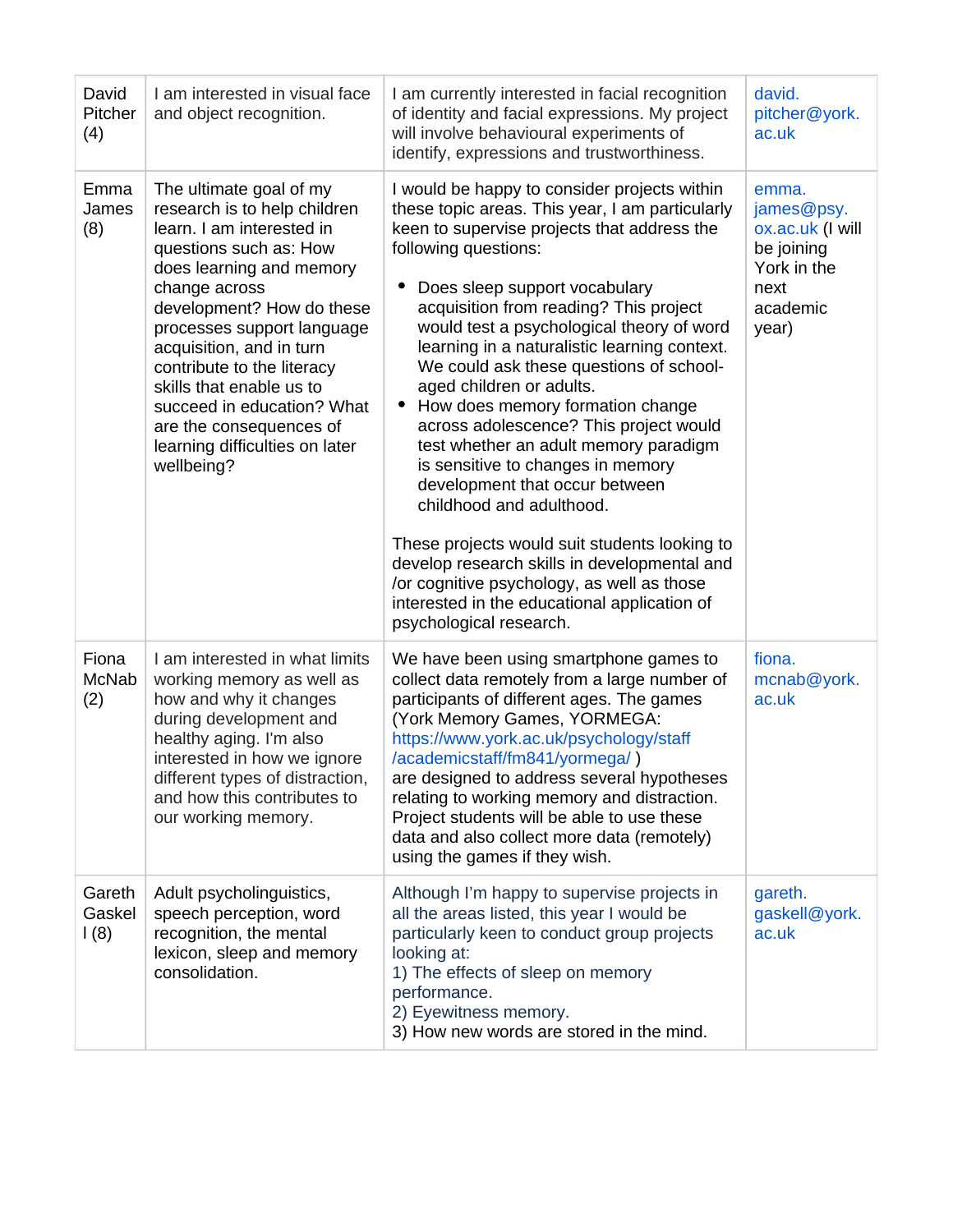| Gavin<br><b>Phillips</b><br>(2) | My main interests lie in the<br>area of mental health.<br>Related topics such as<br>addiction, emotion and<br>motivation crop up regularly<br>too. | I am more than happy to offer a project that<br>relates to issues broadly relevant to mental<br>health. Titles of recent projects I've<br>supervised include:<br>#Bodypositive: 'Body positivity promoting'<br>imagery on Instagram and its effects on<br>young women<br>• The Influence of Gender and Obsessive-<br>compulsive Thoughts upon the<br>Development of Exercise Fixations<br>Personality Traits and their Influence on<br><b>Exercise Addiction and Appearance</b><br>Management<br>Internal vs. External Jogging: Comparing<br>٠<br>Exercise and Humour for Improving Affect<br><b>Eating behaviour and Somatic</b><br>٠<br>Awareness: Is Self-Compassion a factor<br>in both men and women?<br>The effects of Familiarity and Information<br>on Attitudes towards Mental and Physical<br>Disorders.<br>• Generalisation of Attentional Focus on<br><b>Food Intake to Related Activities</b><br>An Investigation Into The Effects Of<br>$\bullet$<br>Cognitive Challenge On Snack Food<br>Preference.<br>Getting the timing right: effects of the<br>$\bullet$<br>scent of lavender on psychological state<br>Weight consciousness as a function of<br>٠<br>personality<br>• Think Positive: Is Attributional Style a<br>Predictor of Psychological Well-Being<br>The effect of music mood and tempo on<br>stress<br>Why do we Donate? Examining the<br>Influence of Personality and Marketing on<br>Charitable Giving.<br>Personality and Eating Attitudes: How<br>Does Conscientiousness and Controlling<br>Behaviour Link with Damaging Eating<br>Behaviours?<br>The effects of Familiarity and Information<br>٠<br>on Attitudes towards Mental and Physical<br>Disorders.<br>An Investigation into the Relationship<br>Between Personality Traits, Exercise<br>Addiction and Appearance Concern | gavin.<br>phillips@york.<br>ac.uk |
|---------------------------------|----------------------------------------------------------------------------------------------------------------------------------------------------|-------------------------------------------------------------------------------------------------------------------------------------------------------------------------------------------------------------------------------------------------------------------------------------------------------------------------------------------------------------------------------------------------------------------------------------------------------------------------------------------------------------------------------------------------------------------------------------------------------------------------------------------------------------------------------------------------------------------------------------------------------------------------------------------------------------------------------------------------------------------------------------------------------------------------------------------------------------------------------------------------------------------------------------------------------------------------------------------------------------------------------------------------------------------------------------------------------------------------------------------------------------------------------------------------------------------------------------------------------------------------------------------------------------------------------------------------------------------------------------------------------------------------------------------------------------------------------------------------------------------------------------------------------------------------------------------------------------------------------------------------------------------------------------------------------------------|-----------------------------------|
|---------------------------------|----------------------------------------------------------------------------------------------------------------------------------------------------|-------------------------------------------------------------------------------------------------------------------------------------------------------------------------------------------------------------------------------------------------------------------------------------------------------------------------------------------------------------------------------------------------------------------------------------------------------------------------------------------------------------------------------------------------------------------------------------------------------------------------------------------------------------------------------------------------------------------------------------------------------------------------------------------------------------------------------------------------------------------------------------------------------------------------------------------------------------------------------------------------------------------------------------------------------------------------------------------------------------------------------------------------------------------------------------------------------------------------------------------------------------------------------------------------------------------------------------------------------------------------------------------------------------------------------------------------------------------------------------------------------------------------------------------------------------------------------------------------------------------------------------------------------------------------------------------------------------------------------------------------------------------------------------------------------------------|-----------------------------------|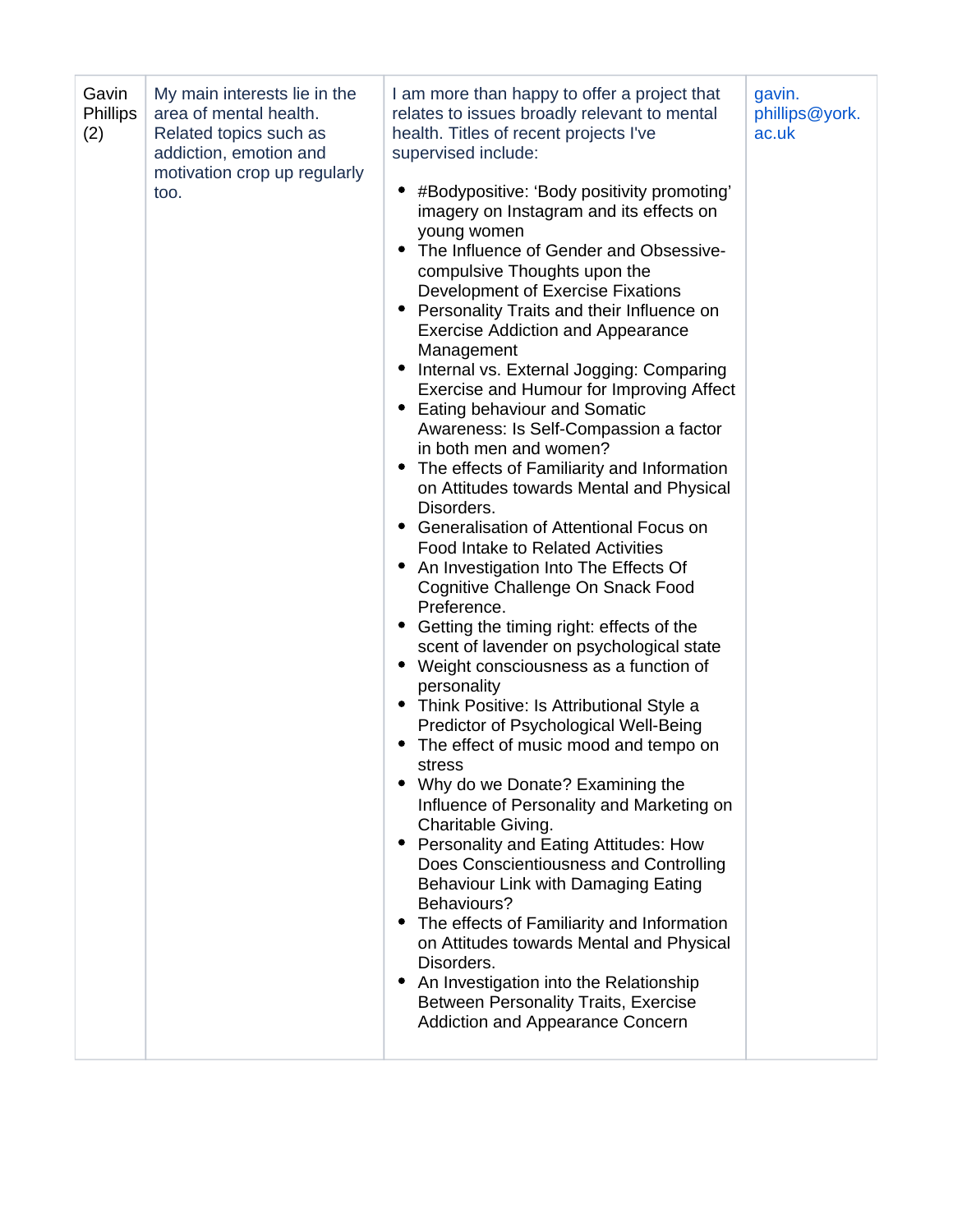| Karish<br>a<br>Georg<br>e(4) | I am interested in several<br>areas related to:<br>1) wellbeing including<br>wellbeing and religion;<br>student general wellbeing;<br>help-seeking behaviour in<br>undergraduates; and<br>wellbeing across genders<br>2) public opinions of forensic<br>psychology issues spanning<br>all aspects of the Criminal<br>Justice System, and the<br>various individuals that play<br>a role in this system (e.g.<br>offenders, victims, police<br>and prison officers) | Wellbeing and religion: In this area, I am<br>particularly intrigued by how<br>conceptualisations of God influence<br>wellbeing. These can include the complexity<br>of how one views God; the images used to<br>represent God; and the degrees of<br>attachment to God. However, I will also be<br>interested in exploring how being religious or<br>having some form of religious commitment<br>influences wellbeing.<br>Student general wellbeing: In this area, I<br>have a particular focus on the thinking<br>patterns that students utilize that help them<br>to adapt to the university experience and/or<br>develop higher levels of resilience. Other<br>predictors of wellbeing outside of thinking<br>patterns are also welcomed.<br>Help-seeking behaviour in undergraduates:<br>In this area, I would be interested in<br>exploring how students seek help,<br>comparing the impact on wellbeing of, for<br>instance, formal help-seeking to other forms<br>of help-seeking (such as social support).<br>Please feel free to consider non-traditional<br>conceptualizations of help-seeking such as<br>prayer.<br>Wellbeing across genders: In this area, I am<br>eager to explore how wellbeing differs not<br>only between males and females but also<br>across different orientations and genders.<br>Public opinions concerning forensic<br>psychology issues: In this area, I am happy<br>to supervise projects exploring the role of<br>gender and race on judgements of offender<br>guilt; levels of agreement for changes in the<br>current laws; and evaluations of the efficacy<br>of current rehabilitative programmes.<br>However, there are a range of other issues<br>that can be explored, so please get in touch<br>to discuss your particular interests. | karisha.k.<br>george@york.<br>ac.uk |
|------------------------------|--------------------------------------------------------------------------------------------------------------------------------------------------------------------------------------------------------------------------------------------------------------------------------------------------------------------------------------------------------------------------------------------------------------------------------------------------------------------|-----------------------------------------------------------------------------------------------------------------------------------------------------------------------------------------------------------------------------------------------------------------------------------------------------------------------------------------------------------------------------------------------------------------------------------------------------------------------------------------------------------------------------------------------------------------------------------------------------------------------------------------------------------------------------------------------------------------------------------------------------------------------------------------------------------------------------------------------------------------------------------------------------------------------------------------------------------------------------------------------------------------------------------------------------------------------------------------------------------------------------------------------------------------------------------------------------------------------------------------------------------------------------------------------------------------------------------------------------------------------------------------------------------------------------------------------------------------------------------------------------------------------------------------------------------------------------------------------------------------------------------------------------------------------------------------------------------------------------------------------------------------------------------------|-------------------------------------|
| Karla<br>Evans<br>(7)        | Visual and auditory<br>cognition broadly conceived,<br>attention, scene processing,<br>visual recognition memory,<br>cross-modal processing,<br>medical image perception.                                                                                                                                                                                                                                                                                          | I am happy to supervise projects on the<br>topics listed, either as part of the pre-existing<br>project or of your own design.                                                                                                                                                                                                                                                                                                                                                                                                                                                                                                                                                                                                                                                                                                                                                                                                                                                                                                                                                                                                                                                                                                                                                                                                                                                                                                                                                                                                                                                                                                                                                                                                                                                          | karla.<br>evans@york.<br>ac.uk      |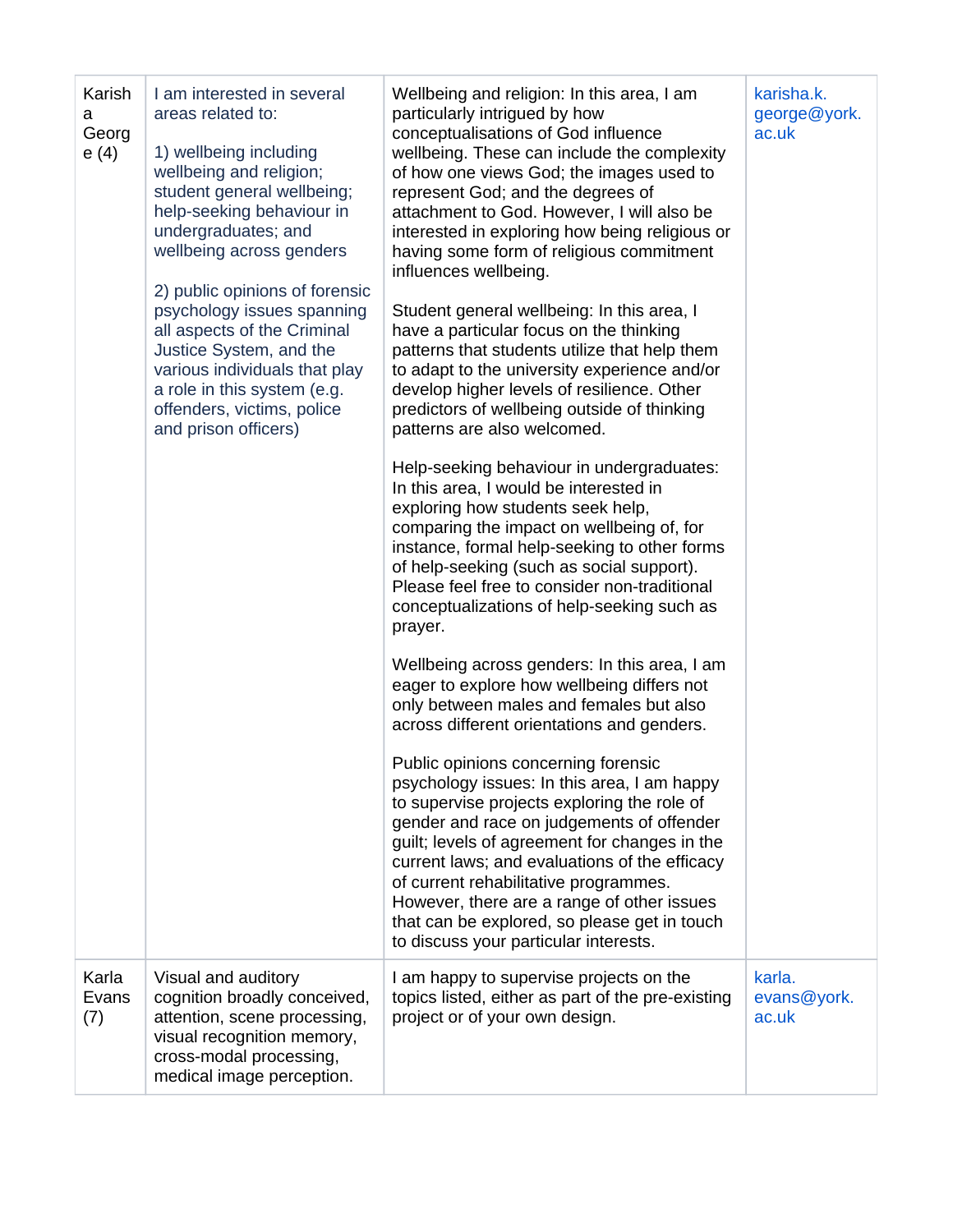| Katie<br>Sloco<br>mbe<br>(1) | <b>Animal Behaviour</b>                                                                                                                                                              | Dog Dictionary: This project would aim to<br>collect high quality audio recordings of dog<br>vocalisations in a range of contexts, so we<br>can look for acoustic variation in<br>vocalisations given in different contexts,<br>which may contribute towards efforts to build<br>a 'dog dictionary' for their vocalisations.<br>Depending on how many people want to<br>work together on this project we could then<br>examine the accuracy of humans in<br>detecting valence, arousal and context from<br>the vocalisations. For this project you need<br>to know plenty of people (friends / family)<br>with dogs who you would need to feel<br>confident to visit those dogs in their homes<br>and make the recordings. I will supply<br>recording equipment and can lend the<br>equipment over the summer if you have a<br>larger dog network at home than in York. | katie.<br>slocombe@yor<br>k.ac.uk       |
|------------------------------|--------------------------------------------------------------------------------------------------------------------------------------------------------------------------------------|-------------------------------------------------------------------------------------------------------------------------------------------------------------------------------------------------------------------------------------------------------------------------------------------------------------------------------------------------------------------------------------------------------------------------------------------------------------------------------------------------------------------------------------------------------------------------------------------------------------------------------------------------------------------------------------------------------------------------------------------------------------------------------------------------------------------------------------------------------------------------|-----------------------------------------|
| Lisa<br>Hende<br>rson<br>(6) | Vocabulary learning and<br>sleep in children and adults;<br>sleep difficulties in<br>developmental disorders<br>(including autism, dyslexia,<br>developmental language<br>disorder). | I'm interested in supervising projects on (i)<br>word learning in children/adults, including<br>how to distribute learning over the day to<br>maximise long-term retention or how<br>learning in familiar contexts can boost<br>retention (ii) relationships between sleep,<br>executive function and mental health in<br>adults with autism. I'm also open to other<br>suggestions in these areas.                                                                                                                                                                                                                                                                                                                                                                                                                                                                     | lisa-marie.<br>henderson@y<br>ork.ac.uk |
| Liz<br><b>Meins</b><br>(6)   | Mind-mindedness, theory of<br>mind, empathy, close<br>relationships.                                                                                                                 | I will be offering projects investigating<br>individual differences in people's tendency to<br>interpret others' behaviour with reference to<br>their internal states. We have developed a<br>novel task to assess this tendency that can<br>be used to explore relations with other<br>mentalising abilities and how internal state<br>interpretations vary across different groups.                                                                                                                                                                                                                                                                                                                                                                                                                                                                                   | elizabeth.<br>meins@york.<br>ac.uk      |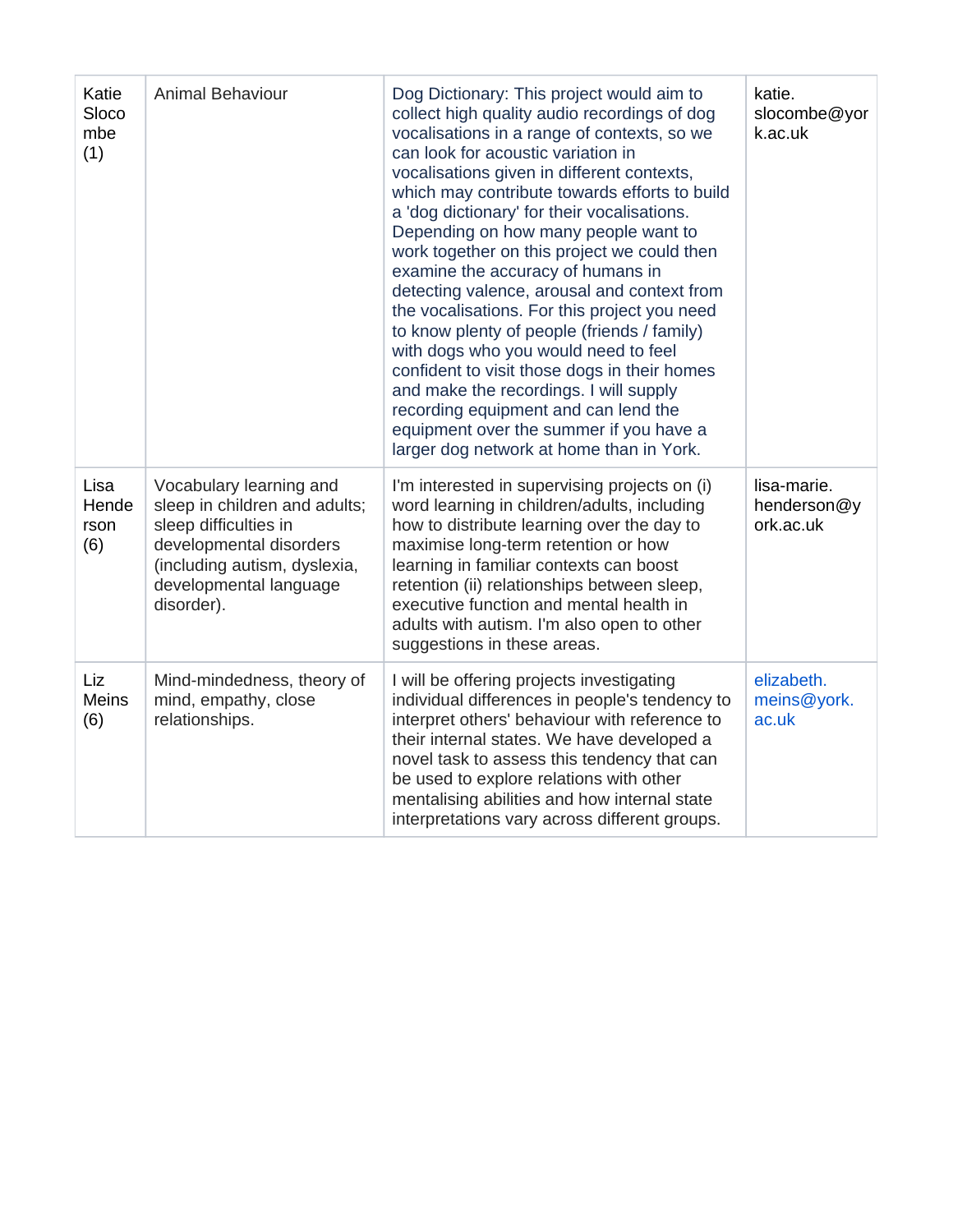| Mauric<br>е<br>Waddl<br>e(5)                 | Political, public, and media<br>discourse; Nonverbal<br>communication.                                               | I am happy to supervise projects across<br>various forms of communication/discourse<br>analysis, using qualitative or mixed methods.<br>My principal interests are political debates<br>(including Prime Minister's Questions),<br>broadcast interviews, and political speeches.<br>I can also supervise projects focused on<br>nonverbal communication.                                                                                                                                                                                                                                                                                                                                                         | maurice.<br>waddle@york.<br>ac.uk   |
|----------------------------------------------|----------------------------------------------------------------------------------------------------------------------|------------------------------------------------------------------------------------------------------------------------------------------------------------------------------------------------------------------------------------------------------------------------------------------------------------------------------------------------------------------------------------------------------------------------------------------------------------------------------------------------------------------------------------------------------------------------------------------------------------------------------------------------------------------------------------------------------------------|-------------------------------------|
|                                              |                                                                                                                      | Please get in touch to discuss specific<br>research proposals, or I can advise on study<br>options once I know your areas of interest.<br>Projects might have a topical focus, for<br>example, the COVID-19 pandemic or Brexit.                                                                                                                                                                                                                                                                                                                                                                                                                                                                                  |                                     |
|                                              |                                                                                                                      | Recent projects include: An analysis of the<br>Downing Street daily briefings; A gender-<br>based study of political interviewer<br>toughness; Speaker-audience interaction in<br>the speeches of Greta Thunberg;<br>Equivocation by Premier League football<br>managers; An analysis of prejudice within<br><b>Black Lives Matter discourse; Detecting</b><br>deception in appeals for a missing person.                                                                                                                                                                                                                                                                                                        |                                     |
| Mike<br><b>Burton</b><br>(5)                 | I am primarily interested in<br>the perception of faces, but I<br>also have wider interests in<br>general cognition. | I am interested in supervising projects on<br>two main topics: how are familiar and<br>unfamilar faces processed differently?; why<br>are some people better at recognising faces<br>than others? I would be happy to discuss<br>projects in these areas.                                                                                                                                                                                                                                                                                                                                                                                                                                                        | mike.<br>burton@york.<br>ac.uk      |
| <b>Nick</b><br><b>Barracl</b><br>ough<br>(8) | Social perception, in<br>particular perception and<br>understanding of human<br>actions in health and disease        | Projects this year include (but are not limited<br>to) addressing the following questions:<br>1. What is the most important social<br>information we derive from observing<br>other peoples' actions? We will use<br>'Motion Capture' information to animate<br>computer avatars to use as stimuli during<br>experiments that can be conducted either<br>in the Laboratory or via Online platforms.<br>2. How do Autistic traits impact social<br>perception? We will determine how<br>people with high and low degrees of<br>autistic traits perceive human actions,<br>and examine how autistic traits can<br>enhance perceptual judgements. This<br>research can be performed in the<br>Laboratory or Online. | nick.<br>barraclough@<br>york.ac.uk |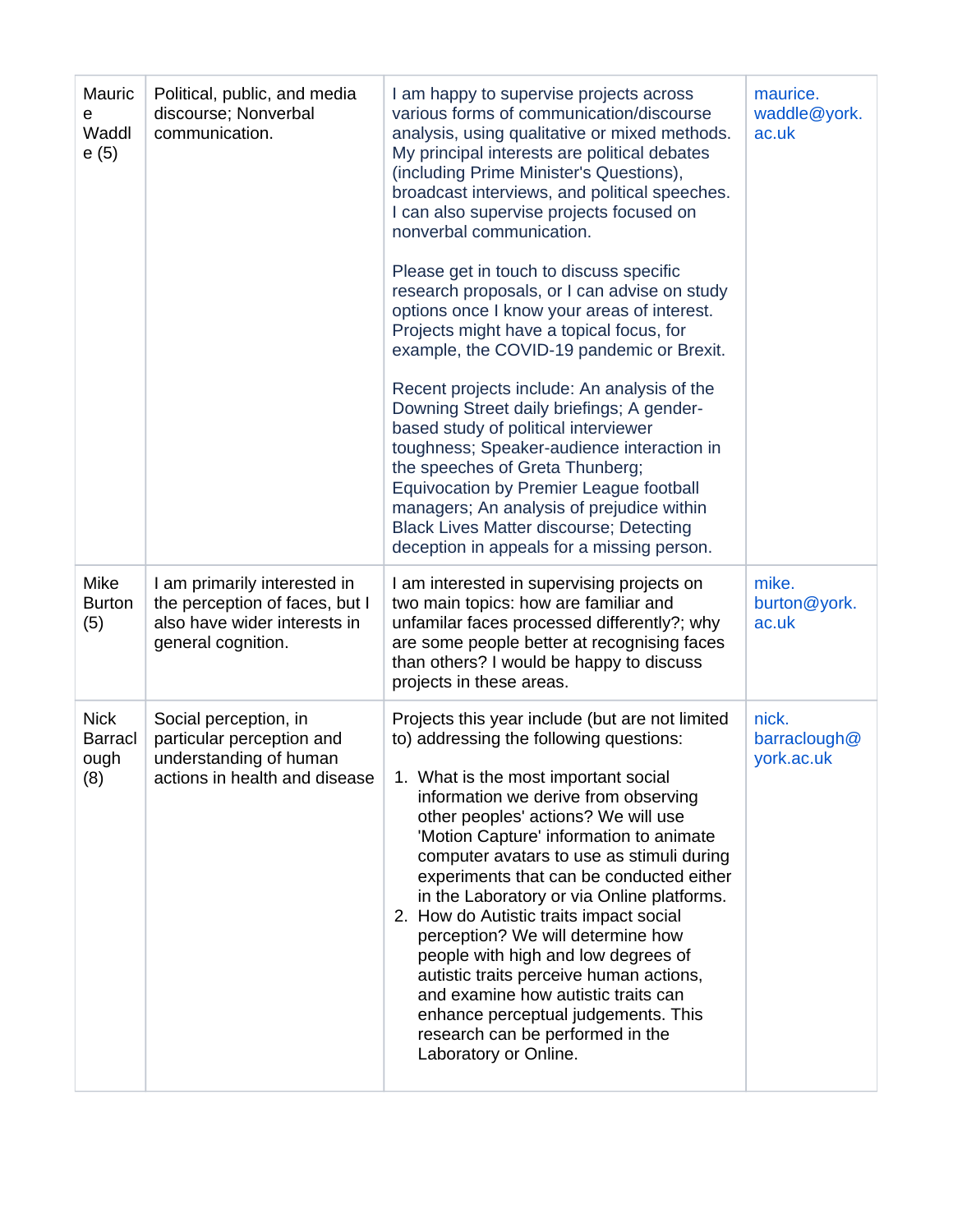| Paul<br><b>Bishop</b><br>(7) | I am interested in two<br>general areas, the<br>psychology of learning in<br>Higher Education and also<br>in the psychology of<br>religious belief. | Psychology of learning in Higher Education: I<br>am interested in the application of concepts<br>from Education Psychology to learning in<br>higher education. This includes looking at<br>the ways in which motivational and<br>emotional states influence learning at<br>university. I will consider most projects in this<br>general area but topics I am current<br>interested in are<br>1) What factors lead to students have<br>difficulties with academic writing<br>2) What predicts academic self-handicapping<br>Psychology of Religion: I am also interested<br>is various aspects of the psychology of<br>religion. In the past I have supervised<br>projects on the impact of religion on quality<br>of life and the way in which people process<br>religious information. I will consider most<br>projects in this general area | paul.<br>bishop@york.<br>ac.uk    |
|------------------------------|-----------------------------------------------------------------------------------------------------------------------------------------------------|-----------------------------------------------------------------------------------------------------------------------------------------------------------------------------------------------------------------------------------------------------------------------------------------------------------------------------------------------------------------------------------------------------------------------------------------------------------------------------------------------------------------------------------------------------------------------------------------------------------------------------------------------------------------------------------------------------------------------------------------------------------------------------------------------------------------------------------------------|-----------------------------------|
| Philip<br>Quinla<br>n(8)     | My main research<br>interests concern<br>behavioural approaches to<br>perception and attention.                                                     | I would be happy to consider projects on<br>topics within these areas. I am also keen to<br>follow up on some student project work that<br>examines things like the following, number<br>recognition skills in Chinese people, various<br>aspects of visual cognition including visual<br>memory and more recently ensemble coding<br>/perception.                                                                                                                                                                                                                                                                                                                                                                                                                                                                                            | philip.<br>quinlan@york.<br>ac.uk |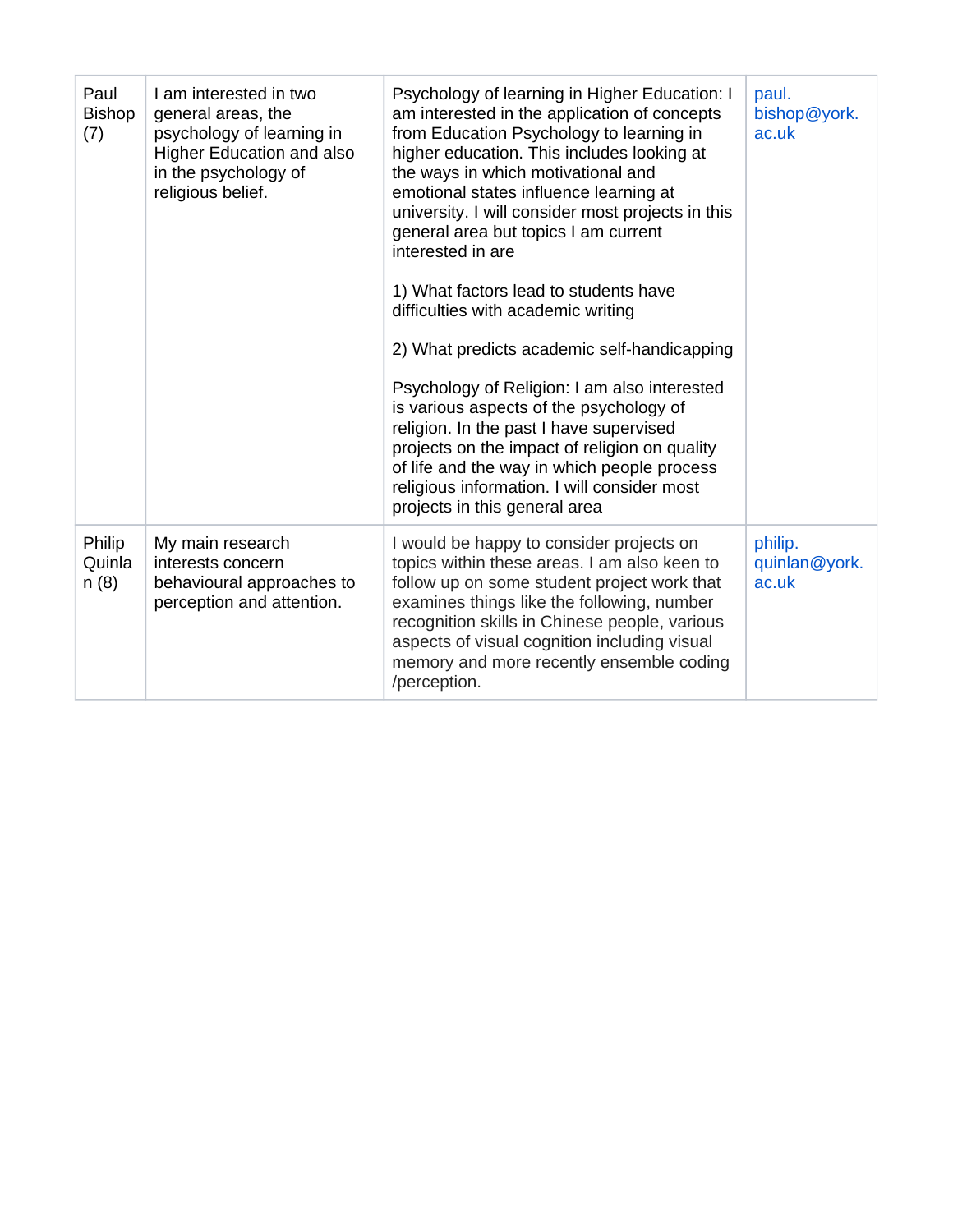| Rebec<br>I am interested in semantic<br>Our daily interactions with the world and<br>Rebecca.<br>cognition, the conceptual<br>other people critically depend on our<br>ca<br>knowledge of objects,<br>Jackso<br>conceptual knowledge of what objects are<br>people and animals in the<br>n(8)<br>and what words mean. However, it is not<br>world around us. I have a<br>sufficient to know what objects are, we must<br>learn to use this knowledge flexibly to<br>particular interest in how the<br>achieve different goals. This mean extracting<br>when the<br>executive control of<br>semantics allows us to<br>the specific features of a concept that are<br>relevant for a task, for instance, the features<br>select the relevant aspects<br>of a meaning to perform<br>needed to move a piano and not those<br>required to play the piano. We have various<br>different tasks, and how this<br>may be affected in autism.<br>behavioural tasks that we can use to assess<br>this 'semantic control' ability, yet we lack<br>understanding of its development, and the<br>effect that impaired semantic control may<br>have early in life. In particular, there is some<br>evidence that semantic control may be<br>affected in autism, leading to delayed<br>comprehension.<br>I am interested in supervising projects that<br>use (in person or online) behavioural<br>measures to consider key questions in our<br>understanding of semantic control. These<br>may include:<br>How does semantic control develop<br>through adolescence?<br>Does semantic control ability differ in<br>participants with autism?<br>Are all tasks of semantic control tapping<br>$\bullet$<br>into the same process? Are some<br>measures better?<br>would also be interested in supervising<br>projects that use meta-analyses of<br>secondary neuroimaging data to assess<br>whether semantic control depends on similar<br>or different brain regions to executive control<br>of other cognitive domains (e.g., episodic<br>memory, syntax). This would be well suited<br>to students who are particularly interested in<br>learning more about the brain. |  |  |                                                                                        |
|-----------------------------------------------------------------------------------------------------------------------------------------------------------------------------------------------------------------------------------------------------------------------------------------------------------------------------------------------------------------------------------------------------------------------------------------------------------------------------------------------------------------------------------------------------------------------------------------------------------------------------------------------------------------------------------------------------------------------------------------------------------------------------------------------------------------------------------------------------------------------------------------------------------------------------------------------------------------------------------------------------------------------------------------------------------------------------------------------------------------------------------------------------------------------------------------------------------------------------------------------------------------------------------------------------------------------------------------------------------------------------------------------------------------------------------------------------------------------------------------------------------------------------------------------------------------------------------------------------------------------------------------------------------------------------------------------------------------------------------------------------------------------------------------------------------------------------------------------------------------------------------------------------------------------------------------------------------------------------------------------------------------------------------------------------------------------------------------------------------------------------------------------------------|--|--|----------------------------------------------------------------------------------------|
| I would be happy for students to work<br>individually or in small groups.                                                                                                                                                                                                                                                                                                                                                                                                                                                                                                                                                                                                                                                                                                                                                                                                                                                                                                                                                                                                                                                                                                                                                                                                                                                                                                                                                                                                                                                                                                                                                                                                                                                                                                                                                                                                                                                                                                                                                                                                                                                                                 |  |  | jackson@mrc-<br>cbu.cam.ac.uk<br>(Note, I will be<br>based in York<br>projects start). |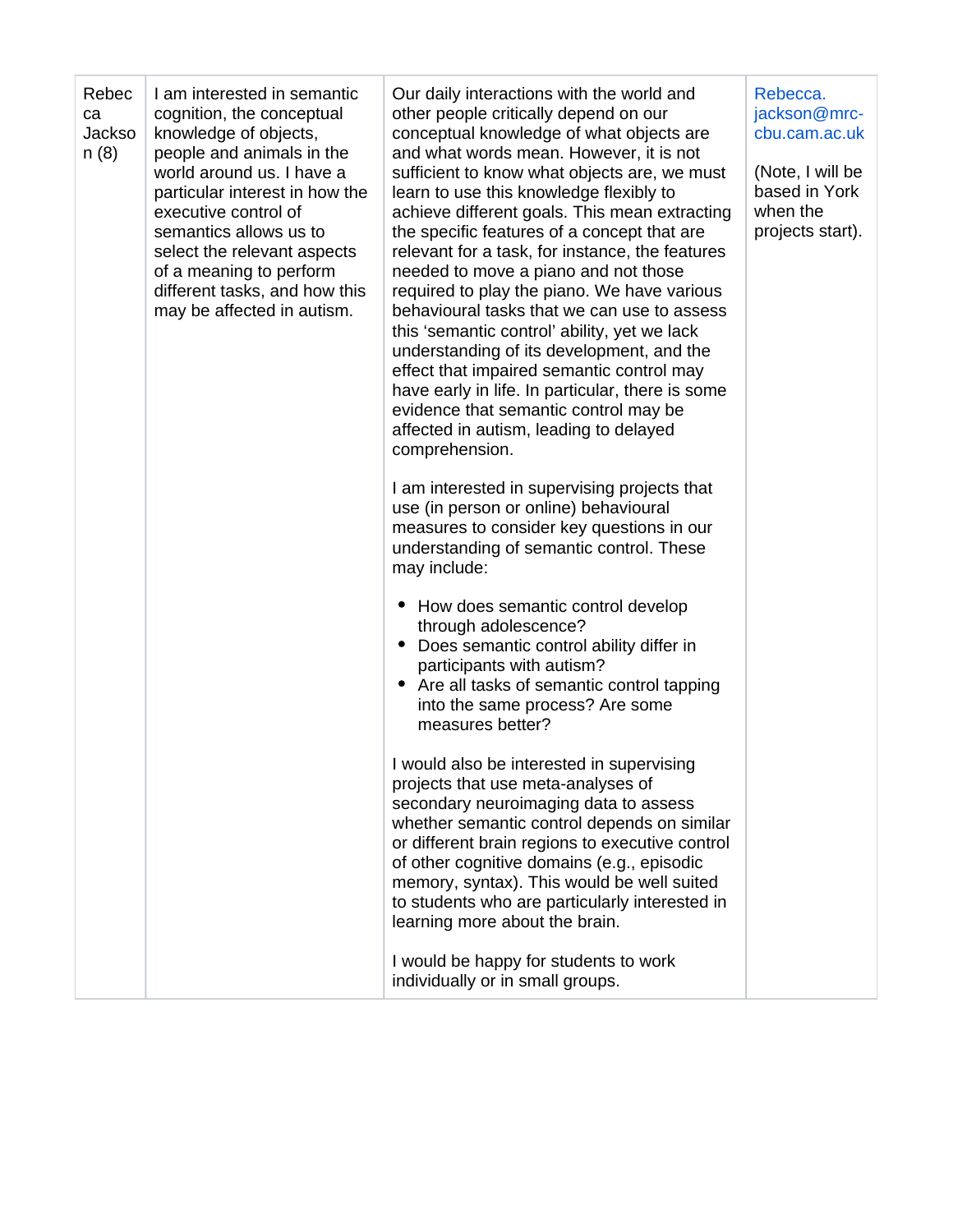| Rob<br>Dudley<br>(4)  | I am interested in what<br>leads people to see or hear<br>things others do not<br>(hallucinations) or believe<br>things others do not<br>(delusions) which when very<br>common or distressing are<br>associated with conditions<br>like Psychosis. Better<br>understanding of these<br>experiences can help<br>improve our treatments. | I am interested in projects that look at<br>1. How people judge the trustworthiness of<br>faces and whether this is associated with<br>more general feelings of suspicion and<br>mistrust of others.<br>2. Whether people higher in visual imagery,<br>or who tend to report feeling spaced out<br>or dissociated are more likely to report<br>seeing or hearing things than others.                                                                                                                                                                                                                                                                                                       | I will be<br>joining the<br>department in<br>May, so my<br>current email<br>is rob.<br>dudley@ncl.<br>ac.uk |
|-----------------------|----------------------------------------------------------------------------------------------------------------------------------------------------------------------------------------------------------------------------------------------------------------------------------------------------------------------------------------|--------------------------------------------------------------------------------------------------------------------------------------------------------------------------------------------------------------------------------------------------------------------------------------------------------------------------------------------------------------------------------------------------------------------------------------------------------------------------------------------------------------------------------------------------------------------------------------------------------------------------------------------------------------------------------------------|-------------------------------------------------------------------------------------------------------------|
| Rob<br>Jenkin<br>s(5) | I am a cognitive<br>psychologist. I use<br>experimental methods and<br>data analysis to examine<br>problems in practical ethics.                                                                                                                                                                                                       | Anthropogenic risk. Many of the most<br>pressing problems facing humanity are<br>human in origin. I am interested in aspects of<br>decision making and behaviour that expose<br>humanity to these risks, especially extinction<br>risks posed by nuclear weapons, synthetic<br>biology, and misaligned AI.<br>Mind perception. Ethical consideration of<br>others (humans, robots, rocks) often<br>depends on whether or not we view them as<br>conscious. My research examines cues that<br>inform attribution of consciousness to others<br>in everyday life.<br>I am happy to supervise projects in these<br>areas. I also encourage to students to<br>develop their own project ideas. | rob.<br>jenkins@york.<br>ac.uk                                                                              |
| Sally<br>Quinn<br>(5) | I'm broadly interested in two<br>areas:<br>1. Interaction between<br>social psychology and<br>technology<br>2. Teaching and learning in<br><b>Higher Education</b>                                                                                                                                                                     | This year, I'm particularly interested in any<br>projects on<br>1) The Dark Triad and negative online dating<br>behaviours (e.g. catfishing, ghosting)<br>2) Parasocial Interaction and online<br>influencers<br>3) Social anxiety and group work in Higher<br>Education<br>Alternatively, if you have any of your own<br>ideas that fit within my areas of interest,<br>please feel free to email me and we can<br>have a chat about them.                                                                                                                                                                                                                                                | sally.<br>quinn@york.<br>ac.uk                                                                              |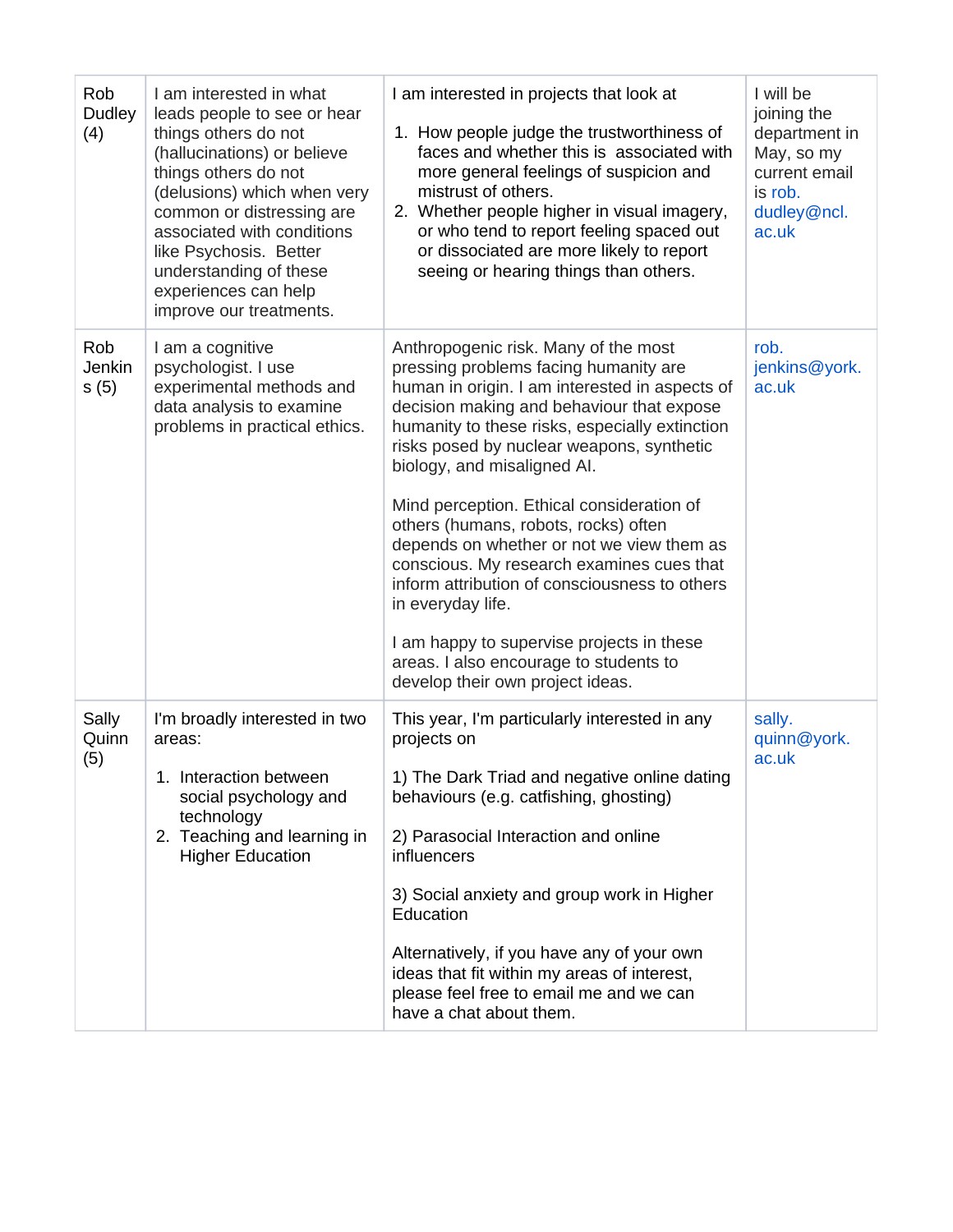| Silke<br>Goebe<br>$\vert$ (3) | Mathematical development                                                                                                                                                                                                                                                                                                                                                                                     | In this project we will use data from an<br>exiting longitudinal study on children's<br>mathematical development one the first few<br>years of primary school. The proposed<br>project is on children's performance on the<br>so-called number line estimation task. In this<br>task children are asked to put numbers (e.g.<br>23, 67) on a number line going from left to<br>right with 0 on the left and 100 on the right.<br>In the project we will investigate the<br>developmental change over time on this task<br>and how it relates to mathematical<br>development and other domain-general skills<br>(e.g. language skills, executive functions,<br>motivation and math anxiety). | silke.<br>goebel@york.<br>ac.uk   |
|-------------------------------|--------------------------------------------------------------------------------------------------------------------------------------------------------------------------------------------------------------------------------------------------------------------------------------------------------------------------------------------------------------------------------------------------------------|---------------------------------------------------------------------------------------------------------------------------------------------------------------------------------------------------------------------------------------------------------------------------------------------------------------------------------------------------------------------------------------------------------------------------------------------------------------------------------------------------------------------------------------------------------------------------------------------------------------------------------------------------------------------------------------------|-----------------------------------|
| Silvia<br>Genna<br>ri (5)     | language production and<br>comprehension, language<br>and memory, event cognition                                                                                                                                                                                                                                                                                                                            | I offer projects investigating the perception<br>and memory of actions and movies and their<br>relation to language. I am also interested in<br>the relationship between speaking fluency<br>and other cognitive functions.<br>Some example questions are:<br>1. How does language use affect event<br>perception and memory?<br>2. Does speech fluency relate to non-<br>verbal inhibition skills?<br>These studies use learning and memory<br>tests that can be internet-based.                                                                                                                                                                                                           | silvia.<br>gennari@york.<br>ac.uk |
| Sven<br>Mattys<br>(8)         | I am interested in the<br>perceptual and cognitive<br>mechanisms underlying<br>speech perception and<br>spoken communication in<br>general. Main research<br>questions include: How do<br>we learn new words? How<br>do we perceive speech in<br>noise? How is language<br>perception affected by<br>distraction? How do we<br>recognise voices? Do<br>people hear things<br>differently (and, if so, why?). | Possible topics this year:<br>• Learning a new language based on<br>statistical regularities.<br>Effects of distraction (any kind!) on<br>speech comprehension.<br>Individual differences in understanding<br>٠<br>speech in noise.<br>Voice and identity recognition.                                                                                                                                                                                                                                                                                                                                                                                                                      | sven.<br>mattys@york.<br>ac.uk    |